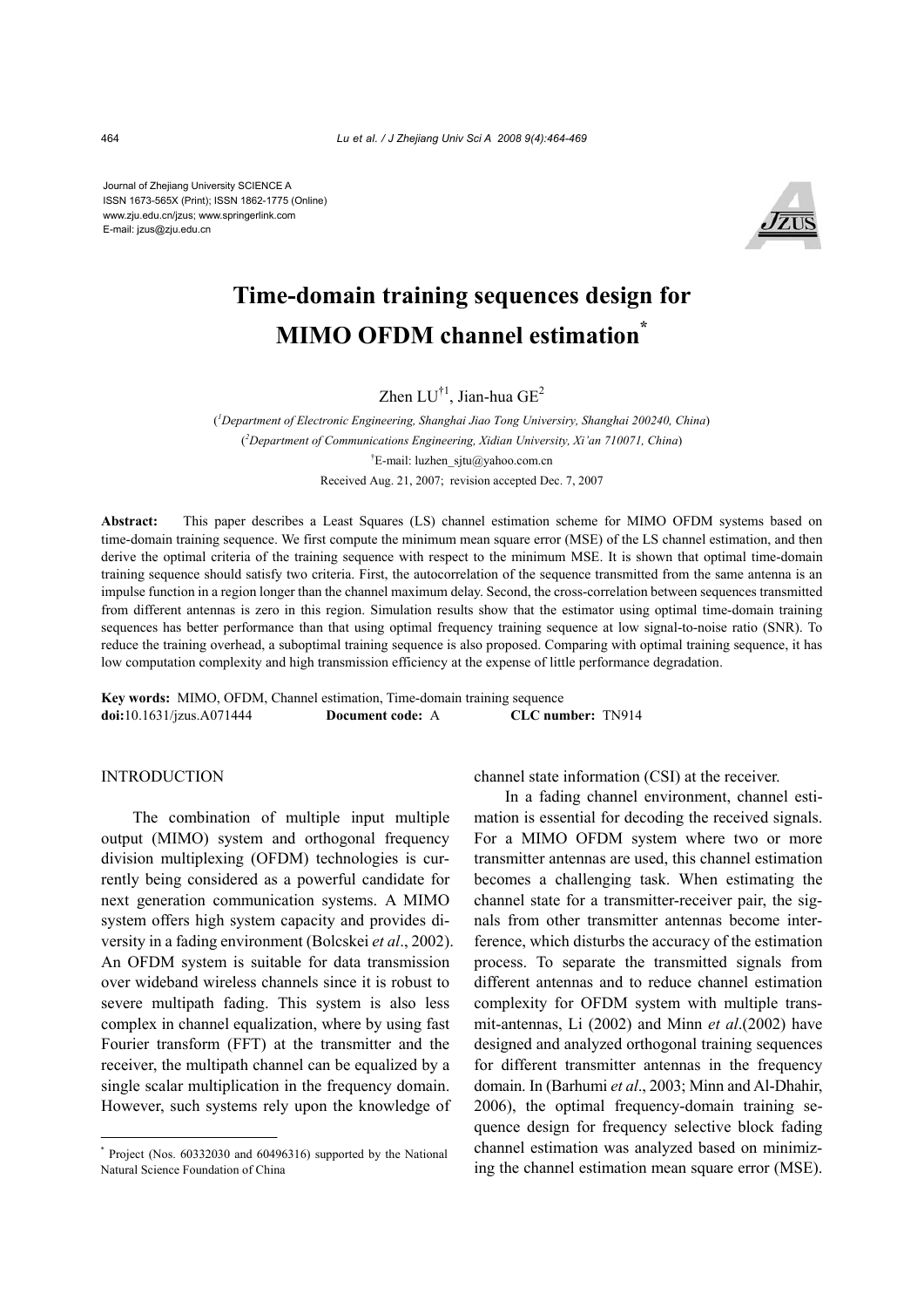These training sequences should be equi-powered and equi-spaced. Furthermore, the training sequences from different antennas must be phase-shift orthogonal. However, the time-domain channel estimation method has the advantage of inter-symbol time averaging and can catch significant taps (Minn and Bhargava, 2000). Moreover, time-domain approach has lower complexity than frequency-domain approach (Yeh *et al*., 2000). These motivate us to design time-domain training sequence and estimate MIMO channels in the time domain.

## SYSTEM MODEL

For a MIMO OFDM with *P* transmitter antennas, *Q* receiver antennas and *N* subcarriers as shown in Fig.1, the data are coded by space-time code and modulated by inverse fast Fourier transform (IFFT), and then cyclic prefix (CP) is inserted to form OFDM symbol. Training sequence (TS) and its CP form training symbol. An OFDM frame is composed of one training symbol and several OFDM symbols. Since the same channel estimation procedure is performed at each receiver antenna, we only need to consider *P* transmitter antennas and one of the receiver antennas in designing training sequences. The cyclic prefix *G* is assumed to be longer than the largest multipath delay. Let  $s_n(n)$  be the training symbol of the *p*th transmitter antenna where *n*=−*G*,…,*K*−1 and *K* is the length of training sequence. Define  $S_p$  as the training sequence matrix of size *K*×*L* for the *p*th transmitter antenna whose elements are given by  $S_p[i, j] = s_p(i-j)$ .



**Fig.1 MIMO OFDM system model** full rank, is given by

The channel impulse response (CIR) for each transmitter-receiver antenna pair is assumed to be quasi-static over one OFDM frame and the maximum channel delay is *L* samples. Then the CIR from the *p*th transmitter antenna to the *q*th receiver antenna can be expressed as

$$
h_{_{(p,q)}}(n) = \sum_{l=0}^{L-1} h_{_{(p,q)}}(l) \delta(n-l),
$$

where  $h_{(p,q)}(l)$  is the *l*th path gain from the *p*th transmitter antenna to the *q*th receiver antenna. For simplicity, the fades between different transmitter and receiver antennas are assumed to be independent and identically distributed (i.i.d). Define

$$
\boldsymbol{H}_{(p,q)} = [h_{(p,q)}(0), h_{(p,q)}(1), \dots, h_{(p,q)}(L-1)]^{\mathrm{T}}.
$$

Then, the signal at the *q*th receiver antenna after the CP removal can be given by

$$
\boldsymbol{R}_q = \sum_{p=1}^P \boldsymbol{S}_p \boldsymbol{H}_{(p,q)} + \boldsymbol{W}_q, \tag{1}
$$

where  $W_q$  is a *K*-vector complex Gaussian noise with zero mean and variance  $\sigma_w^2$ .

# TIME-DOMAIN TRAINING SEQUENCE DESIGN FOR CHANNEL ESTIMATION

The challenge associated with channel estimation in MIMO OFDM systems is that the received signal is the superposition of training sequences from all transmitter antennas through independent channels corrupted by noise, which can be seen from Eq.(1)*.* Define

$$
\mathbf{S} = [\mathbf{S}_{1}, \mathbf{S}_{2}, ..., \mathbf{S}_{P}], \ \ \mathbf{H}_{q} = [\mathbf{H}_{(1,q)}, \mathbf{H}_{(2,q)}, ..., \mathbf{H}_{(P,q)}]^{\mathrm{T}}.
$$

Then  $Eq.(1)$  can be expressed in matrix form as

$$
\boldsymbol{R}_q = \boldsymbol{S} \cdot \boldsymbol{H}_q + \boldsymbol{W}_q. \tag{2}
$$

## **Optimal design criteria**

Based on Eq.(2), the least square channel estimation (also maximum likelihood), assuming  $S<sup>H</sup>S$  has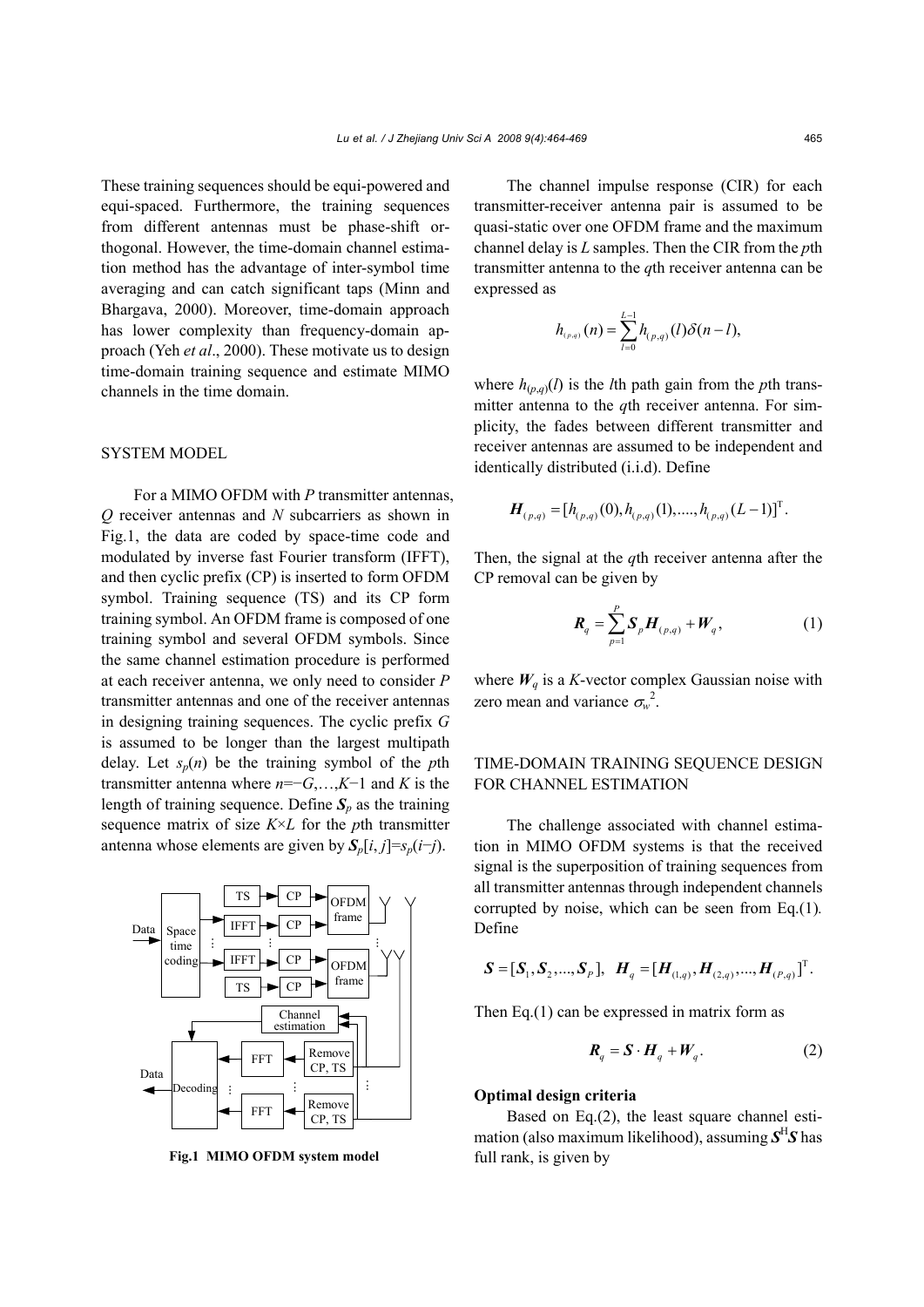$$
\hat{\boldsymbol{H}}_q = (\boldsymbol{S}^{\mathrm{H}} \boldsymbol{S})^{-1} \boldsymbol{S}^{\mathrm{H}} \boldsymbol{R}_q.
$$
 (3)

From Eq.(3), the MSE of the LS channel estimation is given by

$$
MSE = \frac{1}{LP} E\left\{ \left| \hat{\boldsymbol{H}}_q - \boldsymbol{H}_q \right|^2 \right\}
$$
  
= 
$$
\frac{1}{LP} E\left\{ \left| (\boldsymbol{S}^{\mathrm{H}} \boldsymbol{S})^{-1} \boldsymbol{S}^{\mathrm{H}} \boldsymbol{W}_q \right|^2 \right\}
$$
  
= 
$$
\frac{\sigma_w^2}{LP} tr\left( (\boldsymbol{S}^{\mathrm{H}} \boldsymbol{S})^{-1} \right).
$$
 (4)

Using a similar argument as (Tung *et al*., 2001), we can show that in order to obtain the minimum MSE of the LS channel estimation subject to a fixed energy *E*n dedicated for training, we require

$$
\mathbf{S}^{\mathrm{H}}\mathbf{S}=E_{\mathrm{n}}\mathbf{I}_{\mathrm{LP}}.\tag{5}
$$

The minimum MSE (MMSE) is given by

$$
MMSE = \delta_w^2 / E_n. \tag{6}
$$

Under the same total training signal energy constraint, the method can acquire the same performance as that using optimal frequency-domain training sequence (Barhumi *et al*., 2003). The condition of Eq.(5) can be equivalently stated as

Condition I: For  $m, l = 0, 1, ..., L - 1$ 

$$
\sum_{n=0}^{K-1} s_i (n-m) s_i (n-l) = \begin{cases} E_n, & m=l, \\ 0, & m \neq l, \end{cases}
$$
 (7)

Condition II: For  $m, l = 0, 1, \ldots, L - 1$ 

$$
\sum_{n=0}^{K-1} s_i (n-m) s_j (n-l) = 0, \quad i \neq j. \tag{8}
$$

Condition I means that the autocorrelation of the time-domain training sequence is an impulse function. Condition II means that the correlation between training sequences transmitted from different antennas is zero with its different cyclic shifts. It is impossible to find a group of sequences that also satisfy ideal autocorrelation and cross-correlation. But it can be seen from Eqs.(7) and (8) that orthogonality should be satisfied only when *m*, *l*∈{0, 1, …, *L*−1}. For frequency-domain training sequence design, it means constant-modulus modulation; for time-domain

training sequence design, it means different cyclic shifts of an initial training sequence where autocorrelation is an impulse function.

## **Optimal time-domain training sequence**

Many sequences, e.g., PN (pseudo-noise) sequence, etc., have good autocorrelation and can be used as the initial sequence. In this paper, modulatable orthogonal sequence proposed by Suehiro and Hatori (1988) is used as the initial training sequence due to its good autocorrelation and cross-correlation properties. For a prime number  $\sqrt{K}$ , there are  $\sqrt{K}$  −1 orthogonal sequences of period *K*. The sequence can be represented by

$$
s(n) = \sqrt{E_{n} / K} \cdot b_{i_{1}} \cdot \exp\left(j2\pi i_{0} i_{1} / \sqrt{K}\right),
$$

where  $0 \le i_0$ ,  $i_1 \le \sqrt{K} - 1$ ,  $n = i_0 \sqrt{K} + i_1$ . The elements  $b_{i}$  are complex coefficients of magnitude 1.0. The autocorrelation function can be expressed as

$$
\phi(k) = \sum_{n=0}^{K-1} s^{H}(n) s((n+k)_{K}) = \begin{cases} E_{n}, & k = 0, \\ 0, & k \neq 0, \end{cases}
$$

where  $(\cdot)_K$  donotes cyclic shift. Training sequences from different transmitter antennas are formed by different cyclic shifts of the initial training sequence. For example, for the training sequence transmitted from the *p*th antenna, the cyclic shift is  $(p-1) \times L$ . Since we need to ensure that the *L* multipath spread signals from one transmitter antenna will not overlap with the multipath spread signals from other antennas, the length of the training sequence must satisfy *K*≥*LP*. Then all of the training sequences can be expressed as

Antenna 1: 
$$
{s(0), \ldots, s(L-1), s(L), \ldots, s(K-1)};
$$

\nAntenna 2:  ${s(L), \ldots, s(K-1), s(0), \ldots, s(L-1)};$ 

\n...

\nAntenna *P*:  ${s[(P-1)L], \ldots, s(K-1), s(0), \ldots, s[(P-1)L-1]}.$ 

Because the autocorrelation of the sequence is an impulse function, Conditions I and II can be satisfied. The channel estimation of Eq.(3) can be simplified by

$$
\hat{\boldsymbol{H}}_q = \boldsymbol{S}^{\mathrm{H}} \boldsymbol{R}_q / E_n. \tag{9}
$$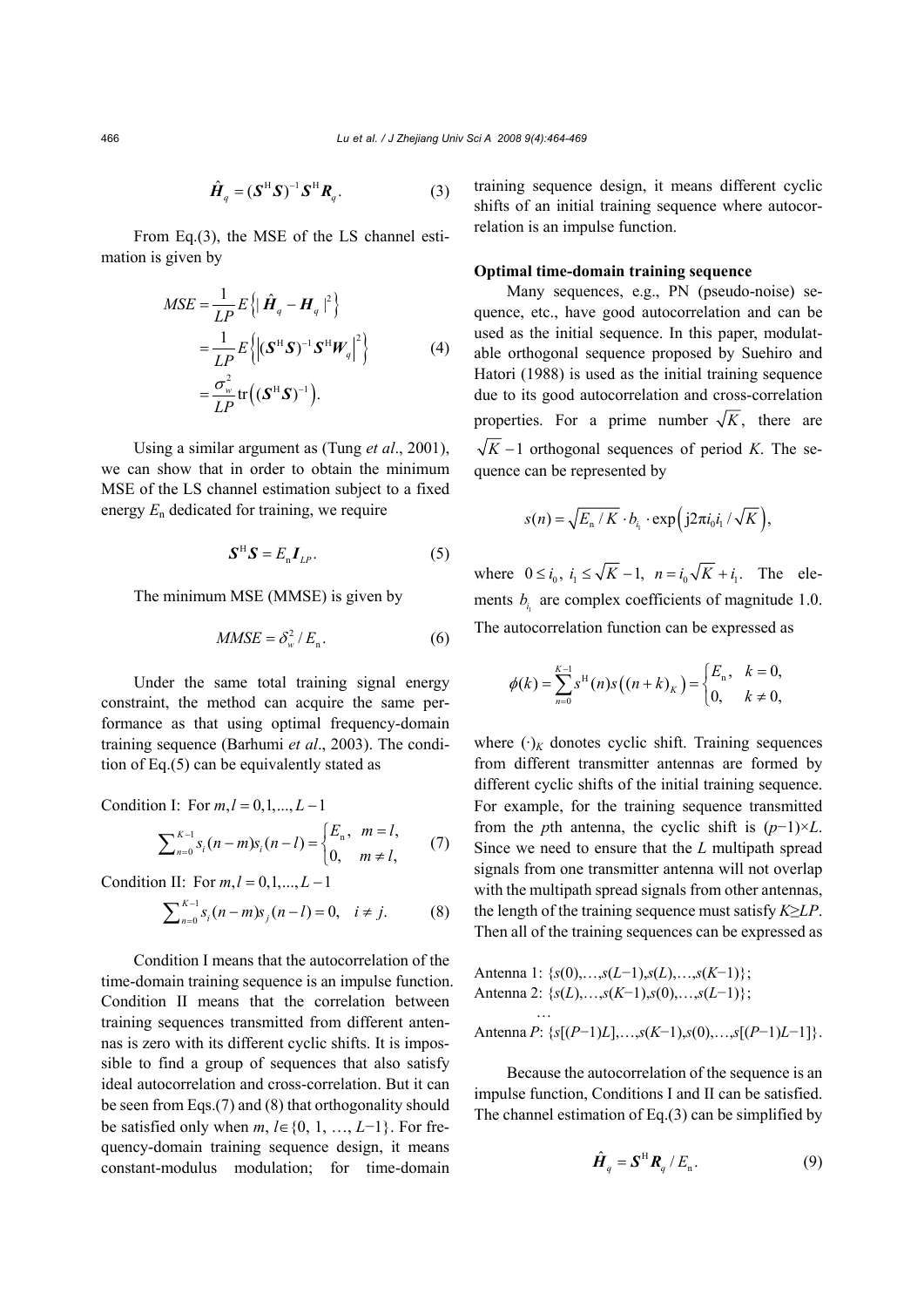From Eq.(9) it can be seen that the proposed method only needs a matrix multiplication and the length of training sequence is *P×L*. For traditional frequency-domain training sequences, *P* OFDM training symbols that consist completely of pilot symbols are needed. In these systems the length of training sequence is *P×N*. For OFDM systems, the number of subcarriers *N* is much larger than the channel maximum delay *L*. In order to get channel state information, significant-tap-catching (STC) estimator (Li *et al.*, 1999) needs a matrix inversion. So the channel estimator using optimal time-domain training sequence has low computation complexity and high transmission efficiency.

#### **Suboptimal time-domain training sequence**

The method using optimal time-domain training sequence has higher transmission efficiency than that using frequency-domain training sequence. However, when a large number of transmitter antennas are employed, the transmission efficiency decreases seriously. In order to improve the transmission efficiency, suboptimal time-domain training sequence is proposed in this subsection. The length of optimal timedomain training sequence should be longer than *P×L* because the cross-correlation between sequences from different antennas should be zero. If we tolerate the interference and use sequences whose cross-correlation is not zero but satisfies the mathematical lower bound to estimate MIMO channels, the length of training sequences should only be longer than *L* no matter how many antennas are used. Though interference will be induced by non-ideal cross-correlation, this interference is very small and most can be removed. Abovementioned modulatable orthogonal sequences have good autocorrelation and cross-correlation functions. Then we still use these sequences to form suboptimal time-domain training sequence structure. The sequence transmitted from antenna *p* is represented by  $s_n(n) = \sqrt{E_n/K} \cdot b_i \cdot \exp(i2\pi p i_0 i_1 / \sqrt{K}).$ 

The cross-correlation function can be expressed as

$$
\psi(k) = \left| \sum_{n=0}^{K-1} s_p^{\mathrm{H}}(n) \cdot s_{p'} \left( (n+k)_K \right) \right| \le \frac{E_n}{K}, \ \forall p \ne p'. \ (10)
$$

Based on Eq.(9), we first define an *LP×*1 vector

$$
M_q = \mathbf{S}^{\mathrm{H}} \mathbf{R}_q / E_n = (\mathbf{S}^{\mathrm{H}} \mathbf{S} \mathbf{H}_q + \mathbf{S}^{\mathrm{H}} \mathbf{W}_q) / E_n
$$
  
=  $(\mathbf{I}_{LP} + \mathbf{E} / E_n) \mathbf{H}_q + \mathbf{S}^{\mathrm{H}} \mathbf{W}_q / E_n,$  (11)

where  $S^{H}S = E_{n}I_{IP} + E$ . *E* is the interference induced by non-ideal cross-correlation between sequences from different antennas. If we can remove the interference, the channel can be estimated. The interference can be expressed as

$$
E = \begin{bmatrix} 0 & S_1^{\rm H} S_2 & \cdots & S_1^{\rm H} S_{P-1} & S_1^{\rm H} S_p \\ S_2^{\rm H} S_1 & 0 & \cdots & S_2^{\rm H} S_{P-1} & S_2^{\rm H} S_p \\ \vdots & \vdots & \ddots & \vdots & \vdots \\ S_{P-1}^{\rm H} S_1 & S_{P-1}^{\rm H} S_2 & \cdots & 0 & S_{P-1}^{\rm H} S_p \\ S_P^{\rm H} S_1 & S_P^{\rm H} S_2 & \cdots & S_P^{\rm H} S_{P-1} & 0 \end{bmatrix}.
$$

According to Eq.(10), the value of  $|E|$  is very small. Then  $M_q$  can be used to identify significant taps in the channel. We define an  $LP \times 1$  vector  $\Gamma_q$  that denotes the estimated significant taps. The *i*th element is expressed as

$$
\boldsymbol{\varGamma}_{q}(i) = \begin{cases} \boldsymbol{M}_{q}(i), & | \boldsymbol{M}_{q}(i) \geq \lambda, \\ \boldsymbol{0}, & | \boldsymbol{M}_{q}(i) \leq \lambda, \end{cases} \tag{12}
$$

where  $M_q(i)$  denotes the *i*th element of  $M_q$ ,  $\lambda$  denotes the amplitude threshold of selected taps. The threshold is affected by the channel delay profile. For simplicity, we usually assume *λ*=0.1. If we choose an appropriate threshold, all of the significant paths can be identified. The amplitude of nonsignificant taps is very small, and they can be ignored. Then the interference can be removed and the channel can be estimated by

$$
\hat{\boldsymbol{H}}_q = (\boldsymbol{S}^{\mathrm{H}} \boldsymbol{R}_q - \boldsymbol{E} \boldsymbol{\varGamma}_q) / E_n \approx \boldsymbol{H}_q + \boldsymbol{S}^{\mathrm{H}} \boldsymbol{W}_q / E_n. \quad (13)
$$

It can be seen that the length of the proposed suboptimal time-domain training sequence only needs to be longer than *L* to estimate the MIMO channels. However, for optimal frequency-domain training sequence, Barhumi *et al*.(2003) and Minn and Al-Dhahir (2006) showed that the length needs to be more than  $L \times P$ . So the system using suboptimal time-domain training sequence has the highest transmission efficiency.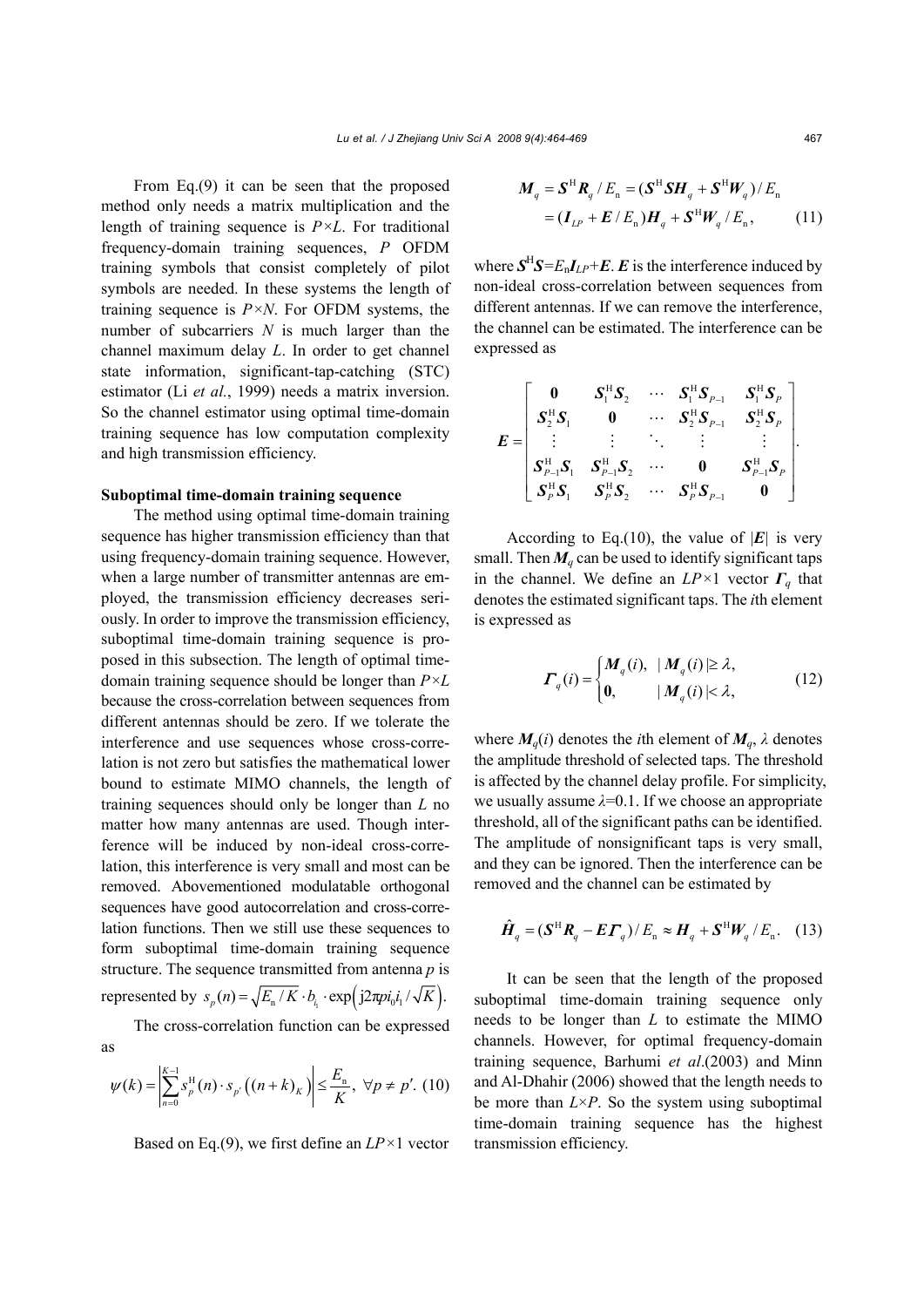## SIMULATION RESULTS

In our simulation, two transmitter antennas and two receiver antennas are used for diversity. We assume channels with 8 paths and channel maximum delay *L*=16, Doppler frequency of 5 Hz and 100 Hz are used to represent different mobile environments. These paths are simulated as i.i.d and correlated in time with a correlation function according to Jakes' model  $r_{hh}(\tau) = \sigma_h^2 J_0(2f_d\tau)$ , where  $f_d$  denotes Doppler frequency. The links between different transmitter and receiver antennas are independent. Parameters of the simulated OFDM system are set as follows. The total channel bandwidth of 800 kHz is divided into 128 subchannels and the length of CP is *G*=32. A 16-state space-time code with QPSK modulation is applied. To make the tones orthogonal to each other, the symbol duration is 160 μs. This results in a total OFDM symbol length 200 μs and a subchannel symbol rate 5 kBd. The lengths of optimal and suboptimal time-domain training sequence (TDTS) are 49 and 25 samples, respectively. The length of optimal frequency-domain training sequence (FDTS) is 128. The FDTS method uses one OFDM symbol and is designed by frequency-division multiplexing (FDM) method (Minn and Al-Dhahir, 2006).

The MSE as a function of signal-to-noise ratio (SNR), which is defined as  $SNR=10 \cdot \lg(\sigma_w^2/E_s)$ , where  $E_s = E\left\{\sum_{p=1}^P \left|\mathbf{S}_p \mathbf{H}_{(p,q)}\right|^2\right\}, \text{ is shown in Fig.2. We}$ compare the MSE performance of channel estimators that adopted optimal FDTS, optimal and suboptimal TDTS. From the figure, one can see that at low *SNR* (*SNR*≤10 dB) the method using optimal TDTS has better performance than that using optimal FDTS. At high *SNR*, they can acquire the same performance. For the estimator using suboptimal TDTS, there is an around 2-dB degradation in the required *SNR*.

Another performance criterion is bit error ratio (BER), as shown in Fig.3. One-tap equalization in the frequency domain is used in the simulation. When the Doppler frequency is 5 Hz, to achieve a  $BER=1\times10^{-3}$ , the required *SNR* are about 9 dB and 10 dB for optimal and suboptimal training sequences, respectively. When Doppler frequency is 100 Hz, the required *SNR* are about 14 dB and 15 dB for optimal and suboptimal training sequences, respectively. It is approximately

1 dB away from the optimal performance curves. It also can be seen that the performance degraded seriously with the increase of Doppler frequency.



**Fig.2** *MSE* **performance of a MIMO OFDM system**



**Fig.3** *BER* **performance of a MIMO OFDM system**

## **CONCLUSION**

In this paper, we describe a Least Squares (LS) channel estimation scheme for MIMO OFDM systems. Based on minimum mean square error, the optimal and suboptimal time-domain training sequences are proposed. Compared to estimator using optimal frequency-domain training sequence, the proposed methods have low computational complexity and high transmission efficiency. At low *SNR*, the performance of estimator using optimal time-domain training sequence is better than that of estimator using optimal frequency-domain training sequence.